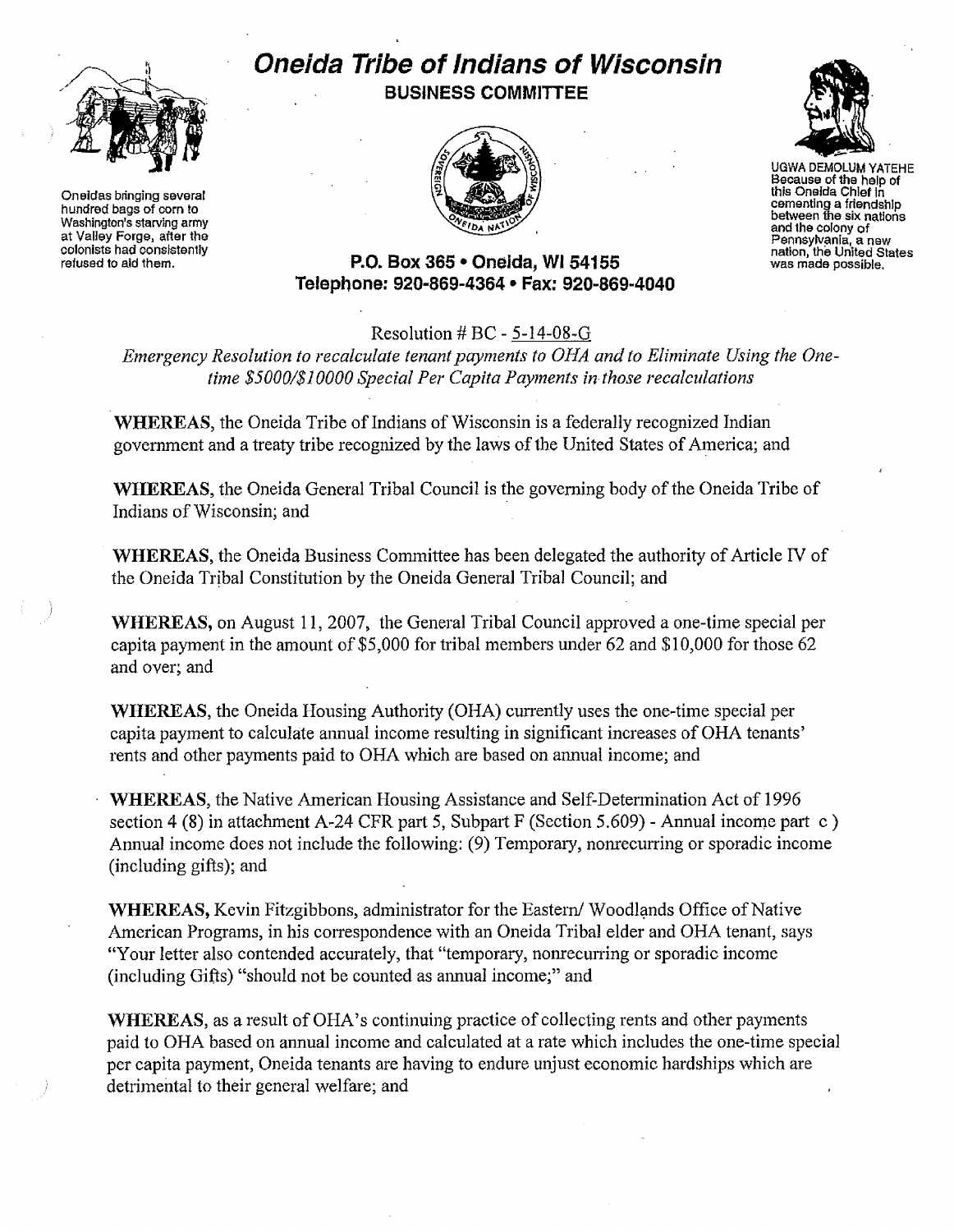WHEREAS, the Administrative Procedures Act (APA) authorizes the Oneida Business Committee to enact legislation on an emergency basis to be in effect for the period of six  $(6)$ months, renewable for an additional six (6) months; and

WHEREAS, the Oneida Business Committee finds that continuing to require OHA tenants to pay increased rents and other payments to OHA based on the one-time special per-capita payment creates an emergency situation which requires the immediate passage of this resolution; and

WHEREAS, the emergency adoption of this resolution is necessary for the preservation of the public health, safety, or general welfare of the reservation population and that observance of the regular APA adoption requirements for passage of laws would be contrary to public interest.

NOW THEREFORE BE **IT** RESOLVED, that the Oneida Business Committee does hereby adopt this resolution; and

NOW THEREFORE BE **IT** RESOLVED, that the Oneida Business Committee directs the General Manager of the Oneida Tribe to immediately begin working with OHA to recalculate OHA tenant rents and other payments paid to OHA; and

BE **IT** FURTHER RESOLVED, that such recalculations shall not include the one-time *\$5,0001\$10,000* special per-capita payment, and

BE **IT** FURTHER RESOLVED, that such recalculations shall be retro-actively applied to all past payments which were based on the one-time special per-capita payment; and

BE **IT** FURTHER RESOLVED, that during such recalculations, OHA tenants shall be offered any of the following options: (1) a cash rebate for any overage paid to OHA as a result of OHA's raising payments paid to OHA which were based on the one-time special per-capita payment, or (2) a credit on future payments or arrears, or (3) a combination of options (l) and (2) which are agreeable to the OHA tenant; and

BE **IT** FURTHER RESOLVED, that the Oneida Business Committee shall hold weekly special Oneida Business Committee meetings at 9:00 a.m., beginning on Friday, May 16,2008 and at such meetings the General Manager of the Oneida Tribe and OHA shall provide a written and verbal progress report to the Oneida Business Committee in open-session regarding the recalculations of OHA tenant payments; and

BE IT FINALLY RESOLVED, that such weekly special meetings of the Oneida Business Committee shall continue until such time as the OBC has determined that all OHA calculations ofrents and other payments based on the one-time special \$5,000/\$10,000 per capita payment have been recalculated.